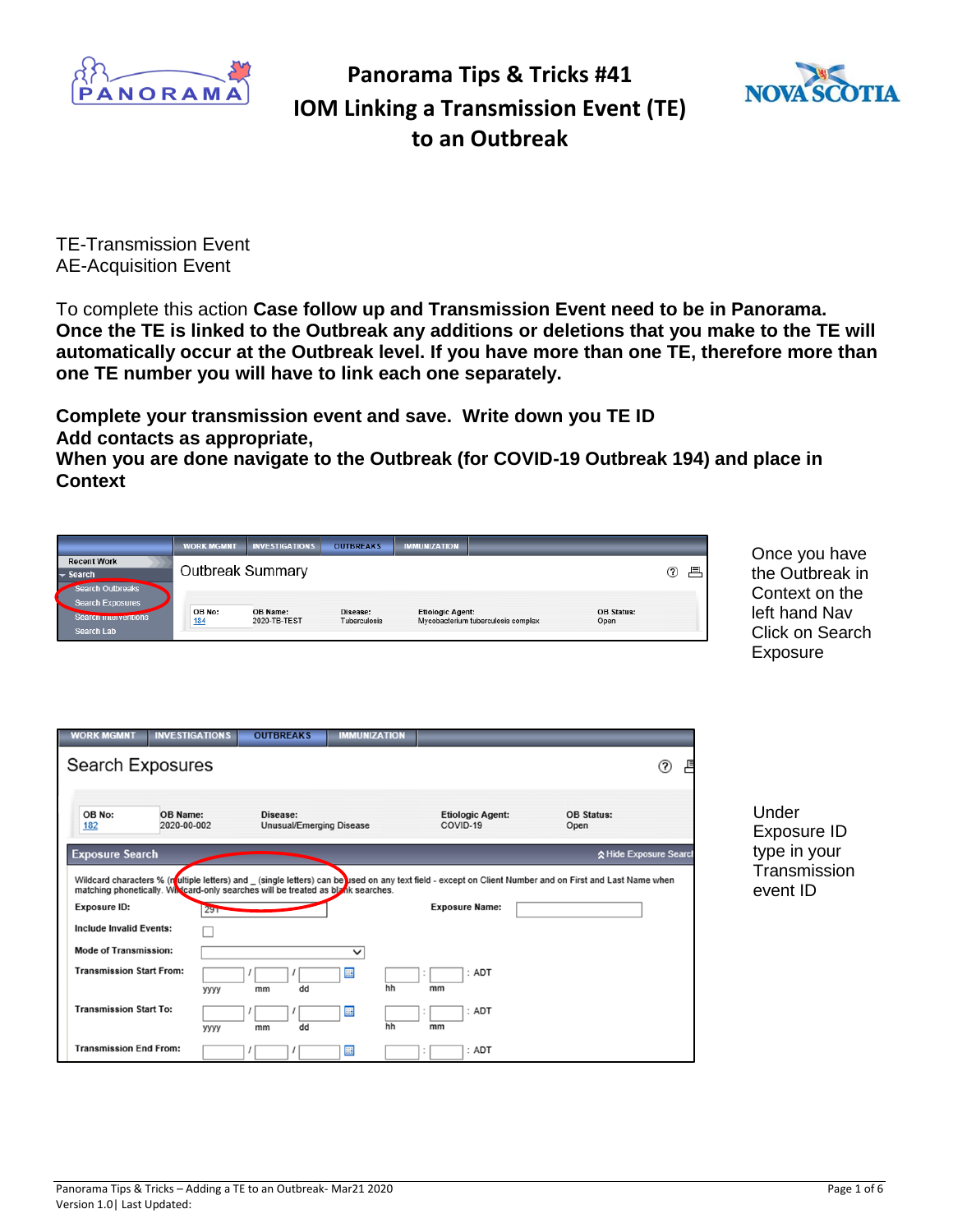



| <b>Exposure Preview</b><br><b>Exposure Search Results</b><br>Row Actions: Preview   Link to Outbreak<br>Generate Map                                                                                                                                   | <b>X Show Exposure Preview</b><br>☆ Hide Exposure Search Results<br>Create Transmission Event<br>New Search | Confirm the TE is the<br>one you want to add<br>to the outbreak Click<br>the radio Button next |
|--------------------------------------------------------------------------------------------------------------------------------------------------------------------------------------------------------------------------------------------------------|-------------------------------------------------------------------------------------------------------------|------------------------------------------------------------------------------------------------|
| setting <sup>*</sup><br><b>Exposure</b><br><b>Transmission</b><br>Location<br>Source<br><b>Transmission</b><br><b>Start</b><br>End<br><b>ID/Name</b><br>Name<br>2020 Mar 11<br>2020 Mar 13<br>Minimart<br>291-Workplace<br>Bush.<br>Steven<br>contacts | Investigation<br>Outbreak<br><b>Invalid</b><br>ID<br>ID<br>2009                                             | to the client and the<br>click link to Outbreak                                                |
| $H$ < Page 1 of 1 $\triangleright$ H<br>Total: 1                                                                                                                                                                                                       | Jump to page:                                                                                               | If TE had already<br>been added you will<br>see Outbreak ID                                    |
| <b>WORK MGMNT</b><br><b>OUTBREAKS</b><br><b>INVESTIGATIONS</b><br><b>IMMUNIZATION</b>                                                                                                                                                                  |                                                                                                             |                                                                                                |
| <b>Maintain Transmission Event Details</b><br>$\left( \begin{matrix} 1 \end{matrix} \right)$                                                                                                                                                           | ೧<br>具                                                                                                      | You can confirm<br>OB#<br>1)                                                                   |
| OB No:<br>OB Name:<br>Disease:<br><b>Etiologic Agent:</b><br>Unusual/Emerging Disease<br>2020-00-002<br>COVID-19<br>182                                                                                                                                | <b>OB Status:</b><br>Open                                                                                   | 2)<br>Exposure<br>Name                                                                         |
|                                                                                                                                                                                                                                                        | Reset<br>Cancel<br>Save                                                                                     | TE ID<br>3)                                                                                    |
| * Required field<br>2<br><b>Transmission Event Details</b>                                                                                                                                                                                             | ssion Event Details<br>A <sub>Hi</sub><br>3                                                                 |                                                                                                |
| * Exposure Name:<br>Workplace contacts<br><b>Transmission Event ID:</b>                                                                                                                                                                                | 291                                                                                                         |                                                                                                |
| <b>Invalid Reason:</b><br>Invalid:                                                                                                                                                                                                                     |                                                                                                             |                                                                                                |

Navigate to the end and press save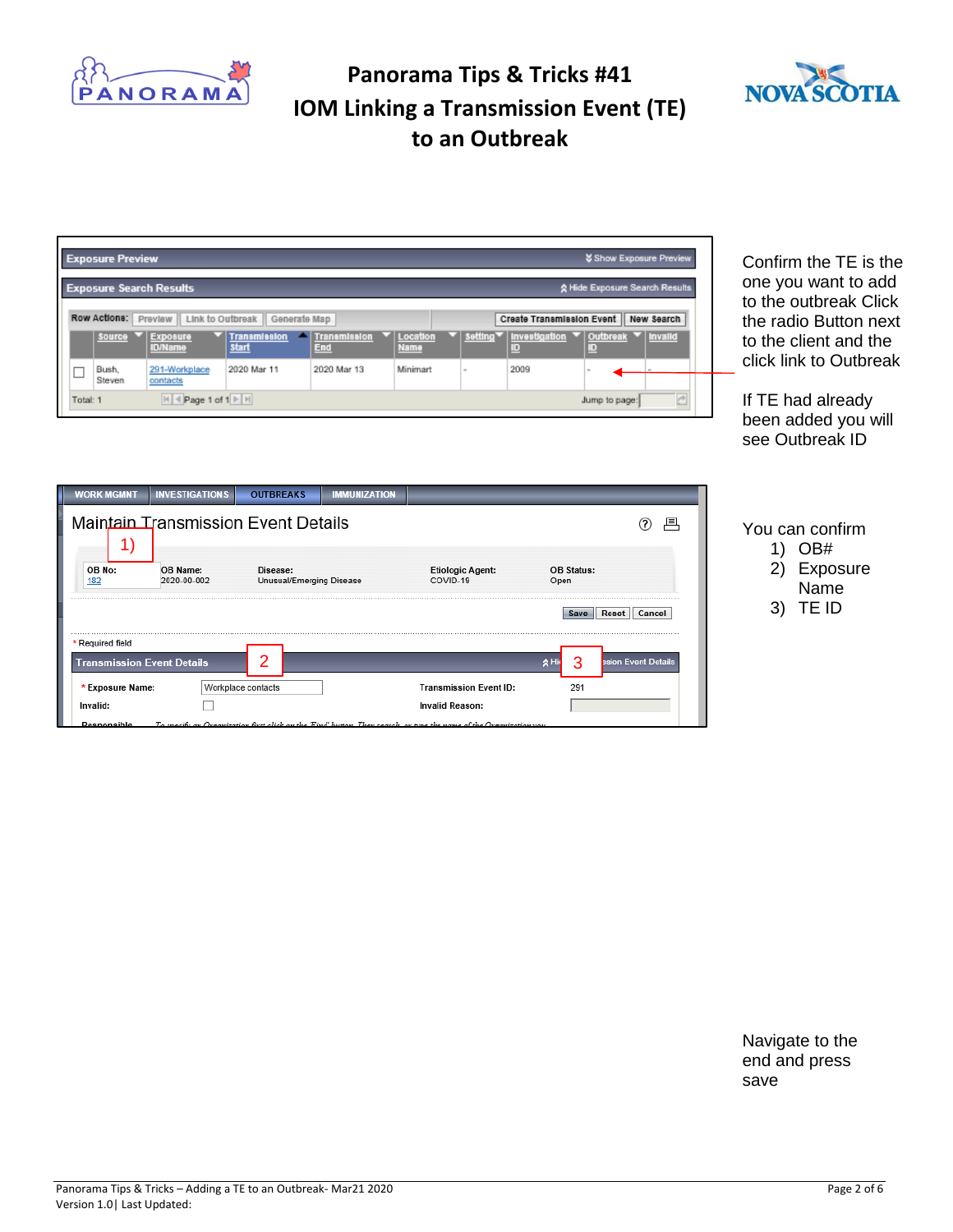



| <b>Unknown/Anonymous Contacts</b>          |                                                                                                                                                                           | Show Unknown/Anonymous Contacts                     |
|--------------------------------------------|---------------------------------------------------------------------------------------------------------------------------------------------------------------------------|-----------------------------------------------------|
| Transmission Event Date/Time               |                                                                                                                                                                           | ☆ Hide Transmission Event Date/Time                 |
| <b>Disease</b>                             | <b>Earliest Possible</b><br><b>Earliest Probable</b><br><b>Latest Probable</b><br><b>Communicability From</b><br><b>Communicability From</b><br><b>Communicability To</b> | <b>Latest Possible</b><br><b>Communicability To</b> |
| Unusual/Emerging<br>Disease                |                                                                                                                                                                           |                                                     |
| * Transmission Start:                      | 2020<br>И оз<br>:ADT<br>111<br>Ш<br>Estimated<br>hh<br>dd<br>mm<br>mm<br>yyyy                                                                                             |                                                     |
| <b>Transmission End:</b>                   | m<br>103<br>2020<br>13<br>:ADT<br>Estimated<br>dd<br>hh<br>mm<br>yyyy<br>mm                                                                                               |                                                     |
| Exposure Duration: 2 Days                  |                                                                                                                                                                           |                                                     |
| <b>Exposure Location</b>                   | $\checkmark$ Contains Data                                                                                                                                                | <b>☆ Show Exposure Location</b>                     |
|                                            | <b>Transmission Event Location Liaison Details</b>                                                                                                                        | Show Transmission Event Location Liaison Details    |
| <b>Transmission Event Control Measures</b> |                                                                                                                                                                           | <b>∀ Show Transmission Event Control Measures</b>   |
|                                            |                                                                                                                                                                           | Reset<br>ancel<br>Save                              |
|                                            |                                                                                                                                                                           |                                                     |

| <b>WORK MGMNT</b>                      | <b>INVESTIGATIONS</b>                                                                                                                                          | <b>OUTBREAKS</b>                     | <b>IMMUNIZATION</b>        |                                                                                                                    |                                   |                      |
|----------------------------------------|----------------------------------------------------------------------------------------------------------------------------------------------------------------|--------------------------------------|----------------------------|--------------------------------------------------------------------------------------------------------------------|-----------------------------------|----------------------|
|                                        | <b>Maintain Transmission Event Details</b>                                                                                                                     |                                      |                            |                                                                                                                    |                                   |                      |
|                                        |                                                                                                                                                                |                                      |                            |                                                                                                                    |                                   |                      |
| OB No:<br>182                          | OB Name:<br>2020-00-002                                                                                                                                        | Disease:<br>Unusual/Emerging Disease |                            | <b>Etiologic Agent:</b><br>COVID-19                                                                                | OB Status:<br>Open                |                      |
|                                        | Transmission event successfully updated.<br>The source investigation has been moved to the outbreak.<br>0/0 contact investigations were moved to the outbreak. |                                      |                            |                                                                                                                    |                                   |                      |
|                                        |                                                                                                                                                                |                                      |                            |                                                                                                                    | Reset<br>Save                     | Cancel               |
| * Required field                       |                                                                                                                                                                |                                      |                            |                                                                                                                    |                                   |                      |
| <b>Transmission Event Details</b>      |                                                                                                                                                                |                                      |                            |                                                                                                                    | ☆ Hide Transmission Event Details |                      |
| * Exposure Name:                       |                                                                                                                                                                | Workplace contacts                   |                            | <b>Transmission Event ID:</b>                                                                                      | 291                               |                      |
| Invalid:                               |                                                                                                                                                                |                                      |                            | <b>Invalid Reason:</b>                                                                                             |                                   |                      |
| Responsible<br>Organizational<br>Unit: | wish to specify, select it and click on 'Select' button. Then click 'Close' to close.                                                                          |                                      |                            | To specify an Organization first click on the 'Find' button. Then search, or type the name of the Organization you |                                   |                      |
|                                        | Level 4 Organization]                                                                                                                                          |                                      |                            | Organization: Top Level > Level 2 (specific one) > Level 3 (specific one) > [Selected]                             | Find Q                            |                      |
|                                        |                                                                                                                                                                |                                      |                            |                                                                                                                    |                                   |                      |
| <b>Transmitter Role:</b>               |                                                                                                                                                                |                                      |                            |                                                                                                                    |                                   |                      |
| Source                                 |                                                                                                                                                                |                                      | $\checkmark$ Contains Data |                                                                                                                    |                                   | <b>X Show Source</b> |

You will then get a success message that the TE has been updated.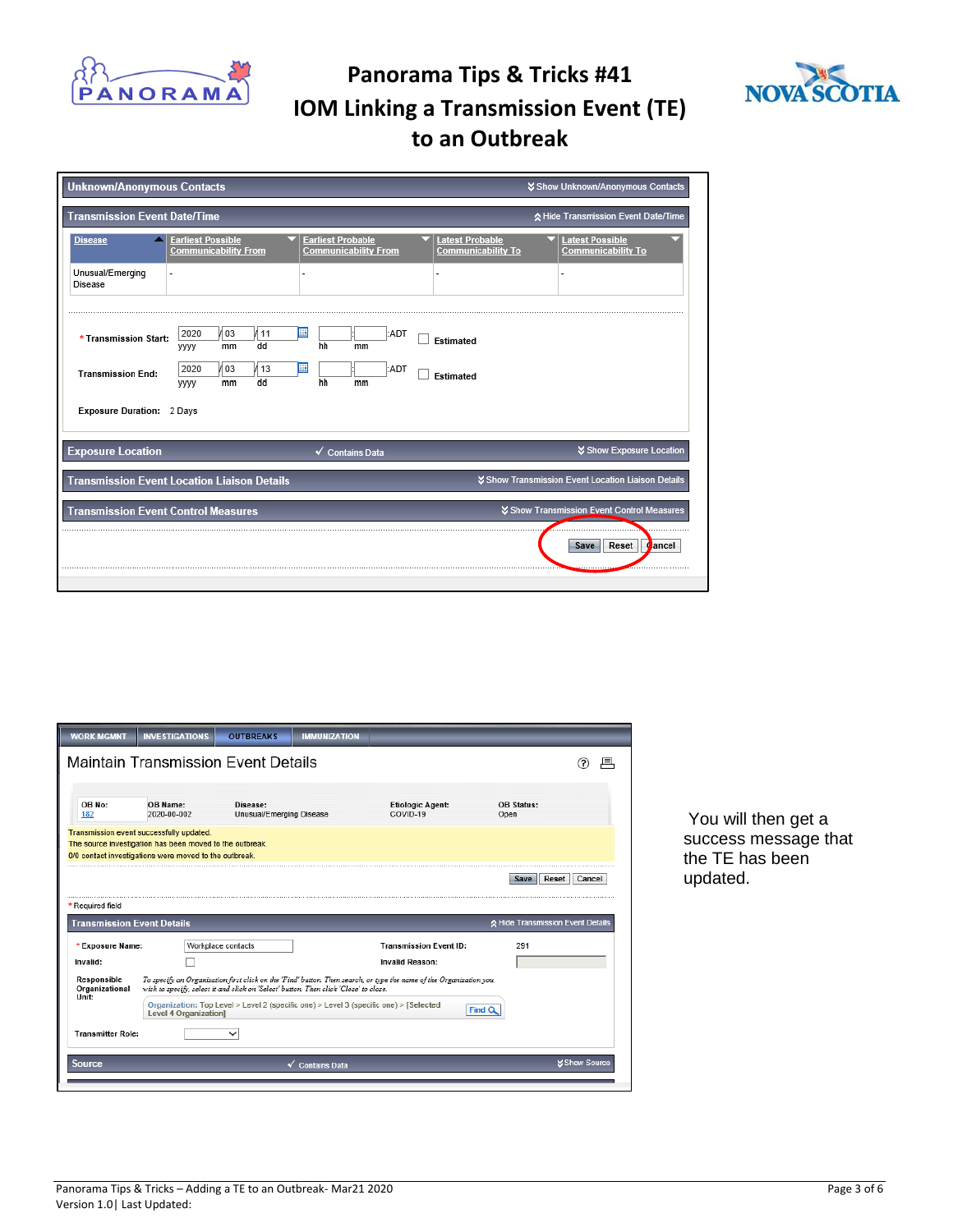

**ACTIVE** 



| Client ID:<br>Name(Last, First Middle) / Gender:<br>Bush, Steven / Male - Male<br>4994           |                             |                           |                                                                    |                                                                               | <b>Health Card No:</b>                           |                      |                               | Date of Birth / Age:<br>1996 Jan 12 / 24 years                         |                                           |  |  |
|--------------------------------------------------------------------------------------------------|-----------------------------|---------------------------|--------------------------------------------------------------------|-------------------------------------------------------------------------------|--------------------------------------------------|----------------------|-------------------------------|------------------------------------------------------------------------|-------------------------------------------|--|--|
| <b>Phone Number:</b><br>Address:                                                                 |                             |                           |                                                                    |                                                                               | Additional ID Type /                             |                      |                               |                                                                        |                                           |  |  |
| 234 Plum Street, Barss Corner, Nova<br>mobile contact:<br>902-543-1620<br>Scotia, B0R1X3, Canada |                             |                           |                                                                    | <b>Additional ID:</b><br>Provincial health service<br>provider identifier / - |                                                  |                      |                               |                                                                        |                                           |  |  |
|                                                                                                  |                             |                           |                                                                    |                                                                               |                                                  |                      |                               |                                                                        | <b>A</b> Investigation                    |  |  |
| Investigation ID:<br>Status:<br>2009<br>Open                                                     |                             |                           |                                                                    |                                                                               | <b>Disposition:</b><br>Investigation in progress |                      |                               | Age at time of Investigation:<br>24 years                              |                                           |  |  |
|                                                                                                  | Disease:                    | Unusual/Emerging Disease  | PHAC Date/Type:<br>2020 Mar 19 / Date Reported                     |                                                                               | <b>Etiologic Agent:</b><br>COVID-19              |                      |                               | Authority/Classification:<br>National / Case - Confirmed / 2020 Mar 19 |                                           |  |  |
|                                                                                                  |                             |                           | ransmission Event Summary                                          |                                                                               |                                                  |                      |                               |                                                                        | A Hide Transmission Event Summary         |  |  |
|                                                                                                  |                             |                           | Transmission Events Found, 10 Contacts Found.                      |                                                                               |                                                  |                      |                               |                                                                        |                                           |  |  |
|                                                                                                  |                             | Row Actions: Copy         |                                                                    |                                                                               |                                                  |                      |                               | Quick Entry                                                            | <b>Create Transmission Event</b>          |  |  |
|                                                                                                  |                             | TE ID                     | <b>Transmission Start</b>                                          | <b>Transmission End</b>                                                       |                                                  | <b>Location Name</b> |                               | <b>Setting Type</b>                                                    | <b>Authreak ID</b><br><b>Invalid</b>      |  |  |
|                                                                                                  | $^{\tiny{\textregistered}}$ | 291                       | 2020 Mar 11                                                        | 2020 Mar 13                                                                   |                                                  | Minimart             |                               | Food services                                                          | 182                                       |  |  |
|                                                                                                  | $\oplus$                    | 290                       | 2020 Mar 15                                                        | 2020 Mar 19                                                                   |                                                  |                      |                               |                                                                        | 182                                       |  |  |
|                                                                                                  |                             |                           |                                                                    |                                                                               |                                                  |                      |                               |                                                                        |                                           |  |  |
|                                                                                                  |                             |                           | cquisition Event Summary                                           |                                                                               |                                                  |                      |                               |                                                                        | ☆ Hide Acquisition Event Summary          |  |  |
|                                                                                                  |                             | Acquisition Events Found. |                                                                    |                                                                               |                                                  |                      |                               |                                                                        |                                           |  |  |
|                                                                                                  |                             |                           | Row Actions: Search and Link TE<br>Copy                            |                                                                               |                                                  |                      |                               | Quick Entry                                                            | <b>Create Acquisition Event</b>           |  |  |
|                                                                                                  | AE<br>ID                    | TE<br>ID                  | <b>Source</b><br><b>Acquisition</b><br><b>Name</b><br><b>Start</b> | End                                                                           | <b>Acquisition</b>                               | Location<br>Name     | <b>Setting</b><br><b>Type</b> | Exposed <sup>V</sup>                                                   | Likely<br><b>Invalid</b><br><b>Source</b> |  |  |

If you Navigate back to your Case under Exposure Summary you can see that transmission event has been linked to the Outbreak.

The contact Investigations within this TE are now liked under Investigations in the Outbreak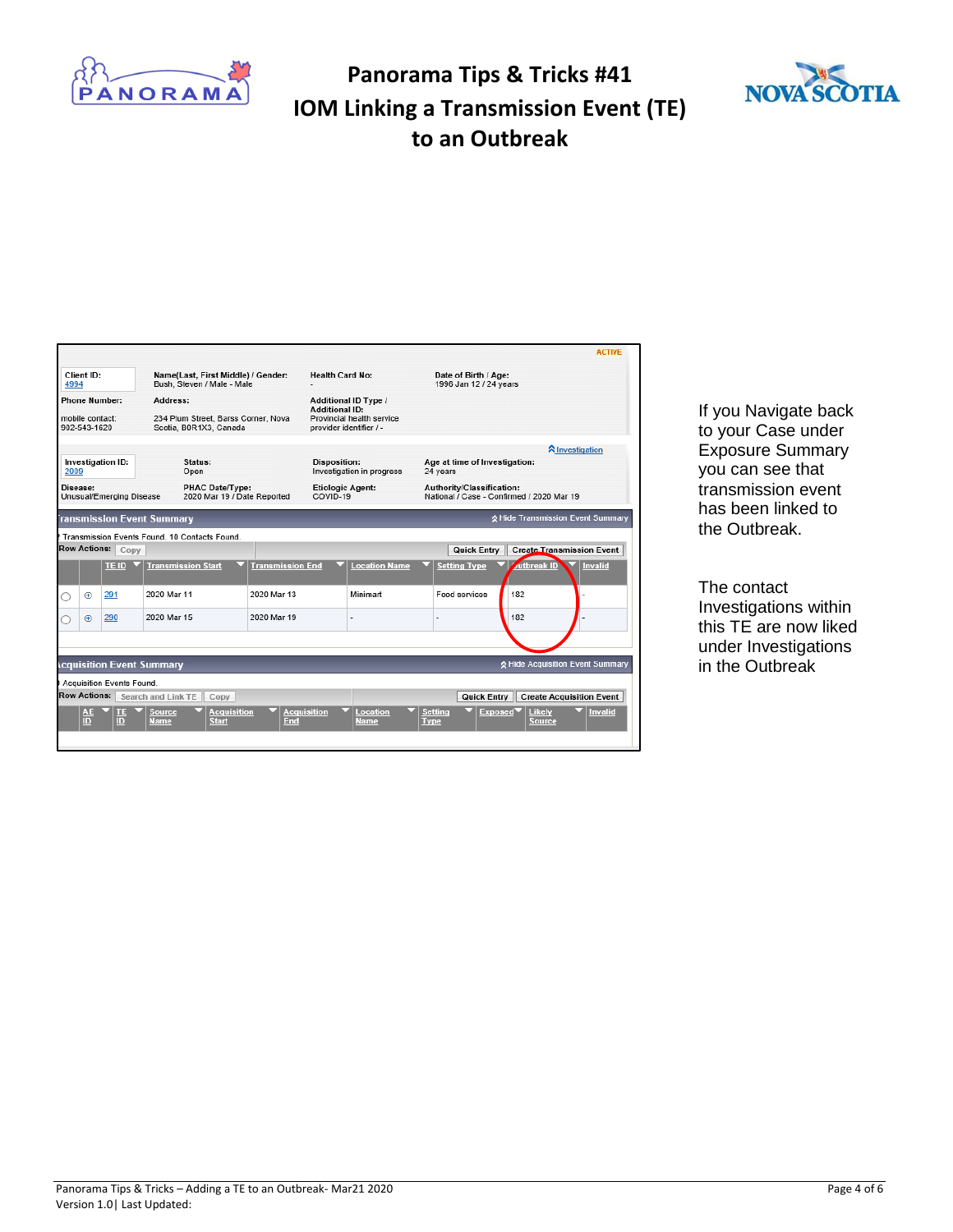



#### **What happens if I add a client to a TE after I have save TE to Outbreak?**

| <b>Transmission Event Investigator Information</b> | ↓ Show Transmission Event Investigator Information |
|----------------------------------------------------|----------------------------------------------------|
| <b>Known Contact Search</b>                        | ☆ Hide Known Contact Search                        |
| <b>Cohort Result Set:</b><br>2973 - sampson, rosko |                                                    |
| Non-Human Subject:<br>Investigation:               |                                                    |
|                                                    | Search<br>Add                                      |
| $\odot$ Client:<br><b>Acquisition Events</b>       | ☆ Hide Acquisition Events                          |

Search by client – best practice Search by Investigation if one is open and not linked

When you save the client to the TE they will automatically be added to the OB.